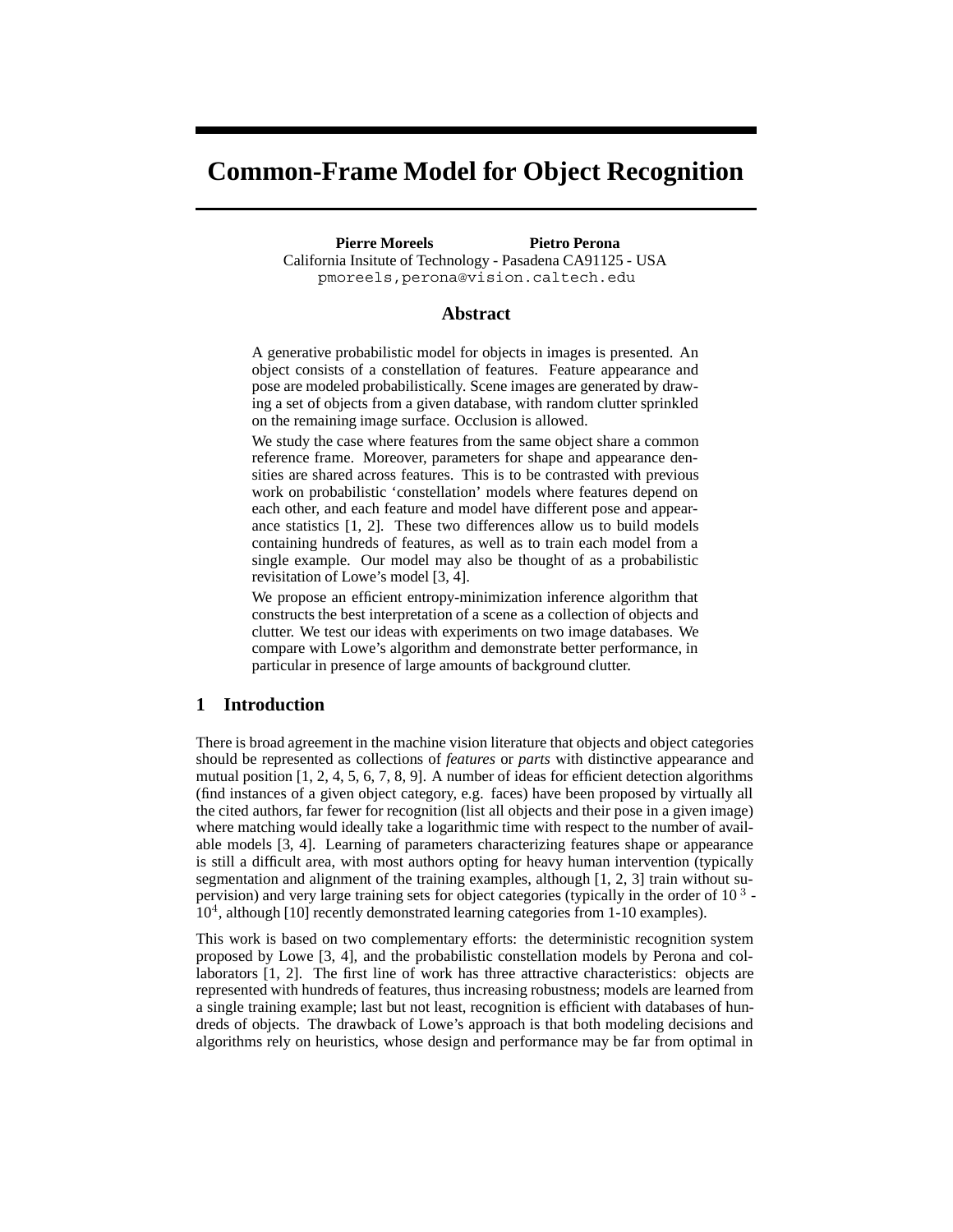

Figure 1: Diagram of our recognition model showing database, test image and two competing hypotheses. To avoid a cluttered diagram, only one partial hypothesis is displayed for each hypothesis. The predicted position of models according to the hypotheses are overlaid on the test image.

some circumstances. Conversely, the second line of work is based on principled probabilistic object models which yield principled and, in some respects, optimal algorithms for learning and recognition/detection. Unfortunately, the large number of parameters employed in each model limit in practice the number of features being used and require many training examples. By recasting Lowe's model and algorithms in probabilistic terms, we hope to combine the advantages of both methods. Besides, in this paper we choose to focus on individual objects as in [3, 4] rather than on categories as in [1, 2].

In [11] we presented a model aimed at the same problem of individual object recognition. A major difference with the work described here lies in the probabilistic treatment of hypotheses, which allows us here to use directly hypothesis likelihood as a guide for the search, instead of the arbitrary admissible heuristic required by A\*.

# **2 Probabilistic framework and notations**

Each model object is represented as a collection of *features*. Features are informative parts extracted from images by an interest point operator. Each model is the set of features extracted from one training image of a given object - although this could be generalized to features from many images of the same object. Models are indexed by  $k$  and denoted by  $m_k$ , while indices i and j are used respectively for features extracted from the test image and from model images:  $f_i$  denotes the  $i - th$  test feature, while  $f_j^k$  denotes the  $j - th$  feature from the  $k - th$  model. The features extracted from model images (training set) feature from the  $k - th$  model. The features extracted from model images (training set) form the *database*. A feature detected in a test image can be a consequence of the presence of a model object in the image, in which case it should be associated to a feature from the database. In the alternative, this feature is attributed to a clutter - or background - detection.

The geometric information associated to each feature contains position information  $(x \text{ and } y \text{)}$ y coordinates, denoted by the vector  $\overline{x}$ ), orientation (denoted by  $\theta$ ) and scale (denoted by σ). It is denoted by  $\mathcal{X}_i = (\overline{x}, \theta_i, \sigma_i)$  for test feature  $f_i$  and  $\mathcal{X}_j^k = (\overline{x}_j^k \theta_j^k, \sigma_j^k)$  for model feature  $f_j^k$ . This geometric information is measured relatively to the standard *reference*<br>frame of the image in which the feature has been detected. All features extracted from the *frame* of the image in which the feature has been detected. All features extracted from the same image share the same reference frame.

The appearance information associated to a feature is a descriptor characterizing the local image appearance near this feature. The measured appearance information is denoted by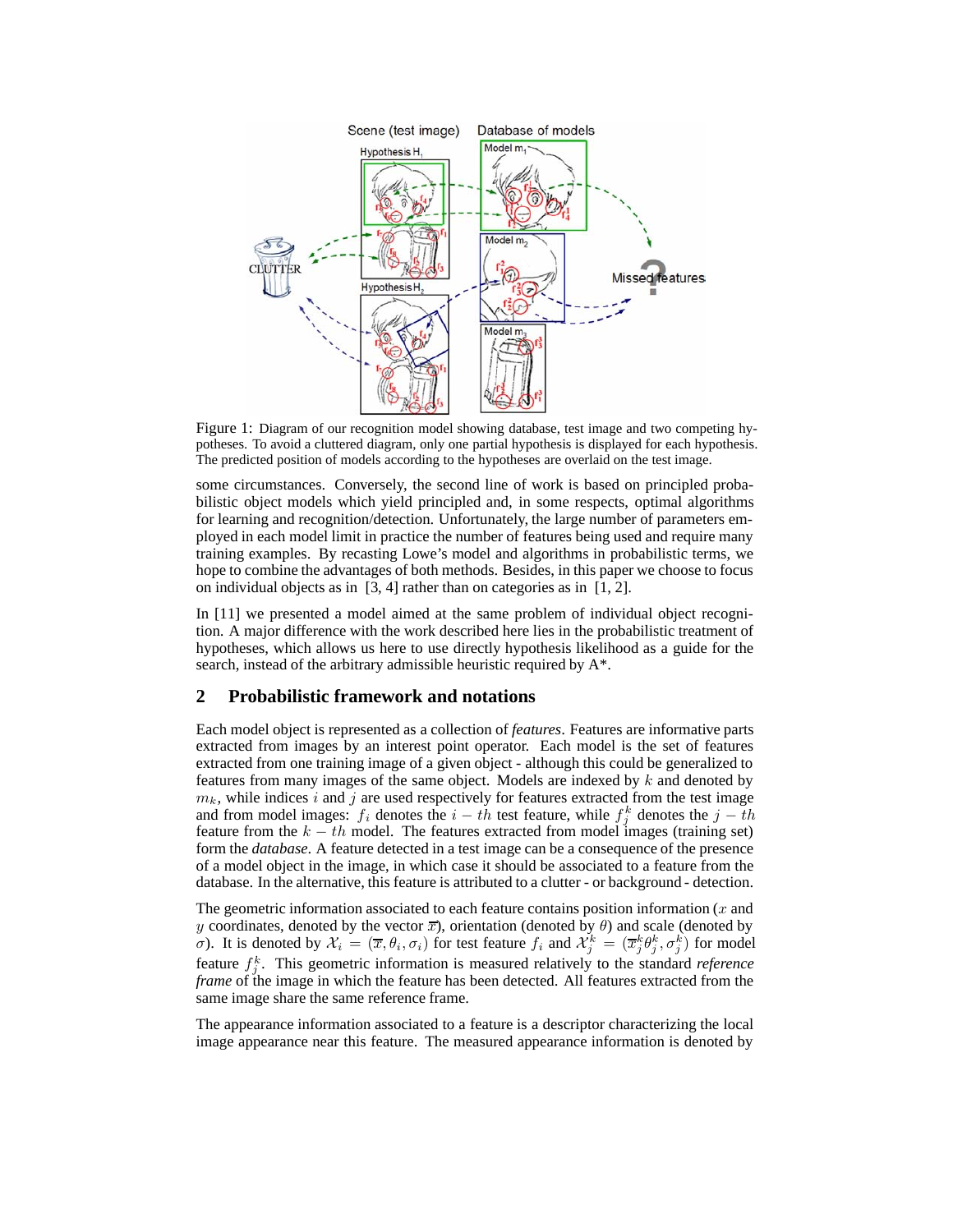$\mathcal{A}_i$  for test feature  $f_i$  and  $\mathcal{A}_j^k$  for model feature  $f_i^k$ . In our experiments, features are detected at multiple scales at the extrema of difference-of-gaussians filtered versions of the image [4] at multiple scales at the extrema of difference-of-gaussians filtered versions of the image [4, 12]. The SIFT descriptor [4] is then used to characterize the local texture about keypoints.

A *partial hypothesis* h explains the observations made in a fraction of the test image. It combines a model image  $m_h$  and a corresponding set of *pose parameters*  $\mathcal{X}_h$ .  $\mathcal{X}_h$  encodes position, rotation, scale (this can easily be extended to affine transformations). We assume independence between partial hypotheses. This requires in particular independence between models. Although reasonable, this approximation is not always true (e.g. a keyboard is likely to be detected close to a computer screen). This allows us to search in parallel for multiple objects in a test image.

A *hypothesis H* is the combination of several partial hypotheses, such that it explains completely the observations made in the test image. A special notation  $H_0$  or  $h_0$  denotes any (partial) hypothesis that states that no model object is present in a given fraction of the test image, and that features that could have been detected there are due to clutter.

Our objective is to find which model objects are present in the test scene, given the observations made in the test scene and the information that is present in the database. In probabilistic terms, we look for hypotheses H for which the likelihood ration  $LR(H)$  =  $P(H|\{f_i\}, \{f_j^k\})$  $\frac{P(H|\{f_i\},\{f_i^k\})}{P(H_0|\{f_i\},\{f_i^k\})} > 1$ . This ratio characterizes how well models and poses specified by *H* explain the observations, as opposed to them being generated by clutter. Using Bayes rules and after simplifications,

$$
LR(H) = \frac{P(H|\{f_i\}, \{f_j^k\})}{P(H_0|\{f_i\}, \{f_j^k\})} = \frac{P(\{f_i\}|\{f_j^k\}, H) \cdot P(H)}{P(\{f_i\}|\{f_j^k\}, H_0) \cdot P(H_0)}
$$
(1)

where we used  $P({f_j^k}|H) = P({f_j^k})$  since the database observations do not depend on the current hypothesis.

A key assumption of this work is that once the pose parameters of the objects (and thus their reference frames) are known, the geometric configuration and appearance of the test features are independent from each other. We also assume independence between features associated to models and features associated to clutter detections, as well as independence between separate clutter detections. Therefore,  $P({f_i}|\{f_j^k\}, H) = \prod_i P(f_i|\{f_j^k\}, H)$ .<br>These assumptions of independence are also made in [13] and undelying in [4] These assumptions of independence are also made in [13], and undelying in [4].

*Assignment vectors* v represent matches between features from the test scene, and model features or clutter. The dimension of each assignment vector is the number of test features  $n_{test}$ . Its  $i-th$  component  $v(i)=(k, j)$  denotes that the test feature  $f_i$  is matched to  $f_{v(i)} = f_j^k$ ,  $j - th$  feature from model  $m_k$ .  $v(i) = (0, 0)$  denotes the case where  $f_i$  is attributed to clutter. The set  $\mathcal{V}_{tt}$  of assignment vectors compatible with a hypothesis H are attributed to clutter. The set  $V_H$  of assignment vectors compatible with a hypothesis H are those that assign test features only to models present in  $H$  (and to clutter). In particular, the only assignment vector compatible with  $h_0$  is  $v_0$  such that  $\forall i, v_0(i) = (0, 0)$ . We obtain

$$
LR(H) = \frac{P(H)}{P(H_0)} \sum_{v \in \mathcal{V}_H} \prod_{h \in H} \left( P(v | \{f_j^k\}, m_h, \mathcal{X}_h) \cdot \prod_{i | f_i \in h} \frac{P(f_i | f_{v(i)}, m_h, \mathcal{X}_h)}{P(f_i | h_0)} \right) \tag{2}
$$

 $P(H)$  is a prior on hypotheses, we assume it is constant. The term  $P(v|\{f_j^k\}, m_h, \mathcal{X}_h)$  is discussed in 3.1, we now explore the other terms discussed in 3.1, we now explore the other terms.

 $\bullet P(f_i|f_{v(i)}, m_h, \mathcal{X}_h) : f_i$  and  $f_{v(i)}$  are believed to be one and the same feature. Differences measured between them are noise due to the imaging system as well as distortions caused by viewpoint or lighting conditions changes. This noise probability  $p_n$  encodes differences in appearance of the descriptors, but also in geometry, i.e. position, scale, orientation Assuming independence between appearance information and geometry information,

$$
p_n(f_i|f_j^k, m_h, \mathcal{X}_h) = p_{n,A}(\mathcal{A}_i|\mathcal{A}_{v(i)}, m_h, \mathcal{X}_h) \cdot p_{n,X}(\mathcal{X}_i|\mathcal{X}_{v(i)}, m_h, \mathcal{X}_h)
$$
(3)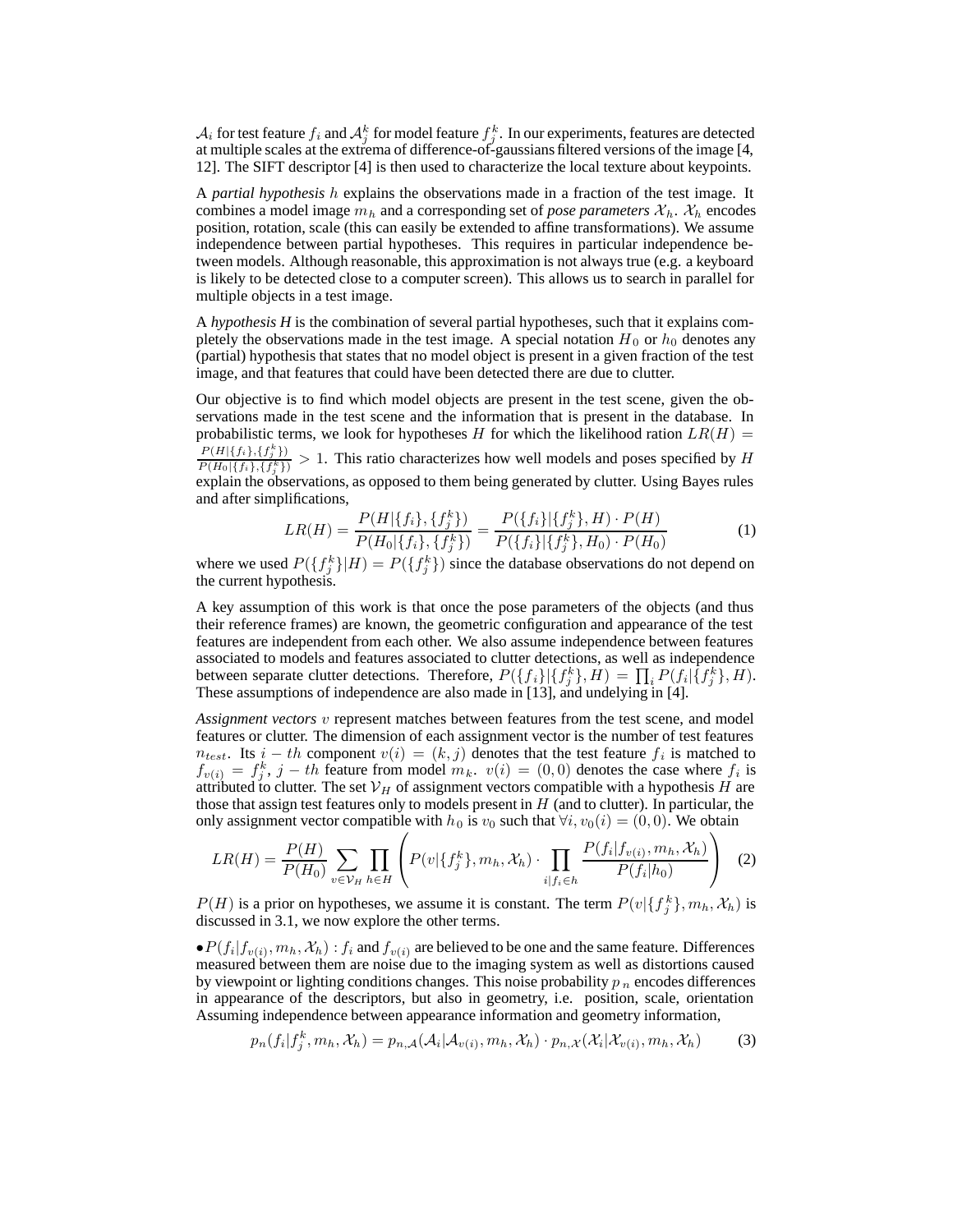

Figure 2: Snapshots from the iterative matching process. Two competing hypotheses are displayed (top and bottom row) a) Each assignment vector contains one assignment, suggesting a transformation (red box) b) End of iterative process. The correct hypothesis is supported by numerous matches and high belief, while the wrong hypothesis has only a weak support from few matches and low belief.

The error in geometry is measured by comparing the values observed in the test image, with the predicted values that would be observed if the model features were to be transformed according to the parameters  $\mathcal{X}_h$ . Let's denote by  $\mathcal{X}_h(\overline{x}_{v(i)}), \mathcal{X}_h(\sigma_{v(i)}), \mathcal{X}_h(\theta_{v(i)})$ those predicted values, the geometry part of the noise probability can be decomposed into

$$
p_{n,X}(\mathcal{X}_i|\mathcal{X}_{v(i)},h) = p_{n,\overline{x}}(\overline{x}_i,\mathcal{X}_h(\overline{x}_{v(i)})) \cdot p_{n,\sigma}(\sigma_i,\mathcal{X}_h(\sigma_{v(i)})) \cdot p_{n,\theta}(\theta_i,\mathcal{X}_h(\theta_{v(i)})) \tag{4}
$$

 $\bullet P(f_i|h_0)$  is a density on appearance and position of clutter detections, denoted by  $p_{bq}(f_i)$ . We can decompose this density as well into an appearance term and a geometry term:

$$
p_{bg}(f_i) = p_{bg,A}(\mathcal{A}_i) \cdot p_{bg,\mathcal{X}}(\mathcal{X}_i) = p_{bg,A}(\mathcal{A}_i) \cdot p_{bg,(\overline{x})}(\overline{x}_i) \cdot p_{bg,\sigma}(\sigma_i) \cdot p_{bg,\theta}(\theta_i)
$$
 (5)

 $p_{bg,A}, p_{bg,(\overline{x})}(\overline{x_i}) p_{bg,\sigma}(\sigma_i), p_{bg,\theta}(\theta_i)$  are densities that characterize, for clutter detections, appearance, position, scale and rotation respectively.

Out of lack of space, and since it is not the main focus of this paper, we will not go into the details of how the "foreground density"  $p_n$  and the "background density"  $p_{bg}$  are learned. The main assumption is that those densities are shared across features, instead of having one set of parameters for each feature as in [1, 2]. This results in an important decrease of the number of parameters to be learned, at a slight cost in the model expressiveness.

## **3 Search for the best interpretation of the test image**

The building block of the recognition process is a *question*, comparing a feature from a database model with a feature of the test image. A question selects a feature from the database, and tries to identify if and where this feature appears in the test image.

## **3.1 Assignment vectors compatible with hypotheses**

For a given hypothesis H, the set of possible assignment vectors  $V_H$  is too large for explicit exploration. Indeed, each potential match can either be accepted or rejected, which creates a combinatorial explosion. Hence, we approximate the summation in (2) by its largest term. In particular, each assignment vector  $v$  and each model referenced in  $v$  implies a set of pose parameters  $\mathcal{X}_v$  (extracted e.g. with least-squares fitting). Therefore, the term  $P(v|\{f_j^k\}, m_h, \mathcal{X}_h)$  from (2) will be significant only when  $\mathcal{X}_v \approx \mathcal{X}_h$ , i.e. when the pose implied by the assignment vector agrees with the pose specified by the partial hypothesis implied by the assignment vector agrees with the pose specified by the partial hypothesis. We consider only the assignment vectors v for which  $\mathcal{X}_v \approx \mathcal{X}_h$ .  $P(v_H | \{f_j^k\}, h)$  is assumed to be close to 1. For (2) becomes to be close to 1. Eq.(2) becomes

$$
LR(H) \approx \frac{P(H)}{P(H_0)} \prod_{h \in H} \prod_{i|f_i \in h} \frac{P(f_i|f_{v_h(i)}, m_h, \mathcal{X}_h)}{P(f_i|h_0)}
$$
(6)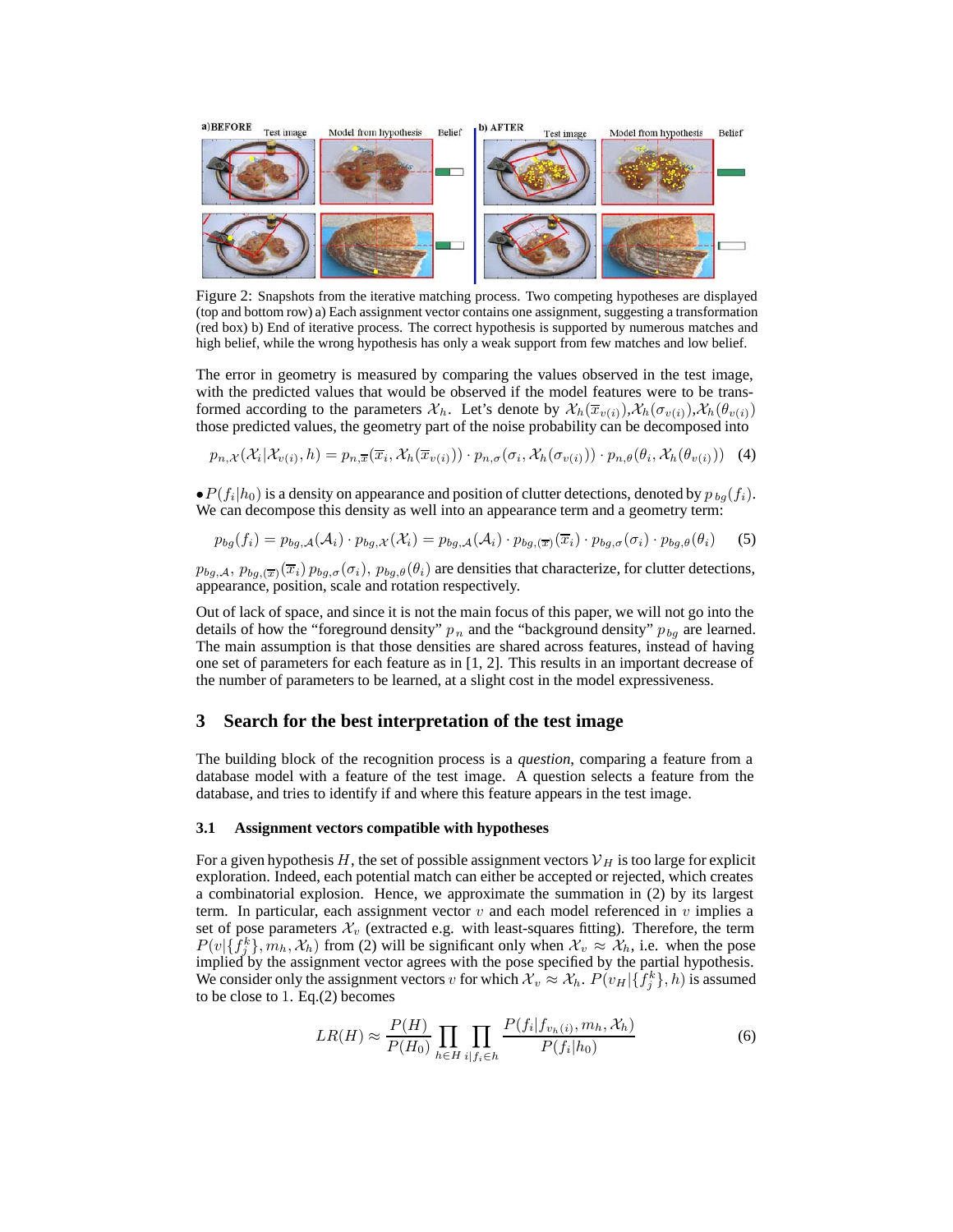Our recognition system proceeds by asking questions sequentially and adding matches to assignment vectors. It is therefore natural to define, for a given hypothesis  $H$  and the corresponding assignment vector  $v_H$  and  $t \leq n_{test}$ , the *belief in*  $v_H$  by

$$
B_0(v_H) = 1, \quad B_t(v_H) = \frac{p_n(f_t|f_{v(t)}, m_{h_t}, \mathcal{X}_{h_t})}{p_{bg}(f_t|h_0)} \cdot B_{t-1}(v_H)
$$
(7)  
of the belief (cf (3)-(5) characterizes how close the pose  $\mathcal{X}_r$  implied by

The geometric part of the belief (cf.(3)-(5) characterizes how close the pose  $\mathcal{X}_v$  implied by the assignments is to the pose  $\mathcal{X}_v$  specified by the hypothesis. The geometric component the assignments is to the pose  $\mathcal{X}_h$  specified by the hypothesis. The geometric component of the belief characterizes the quality of the appearance match for the pairs  $(f_i, f_{v(i)})$ .

## **3.2 Entropy-based optimization**

Our goal is finding quickly the hypothesis that best explains the observations, i.e. the hypothesis (models+poses) that has the highest likelihood ratio. We compute such hypothesis incrementally by asking questions sequentially. Each time a question is asked we update the beliefs. We stop the process and declare a detection (i.e. a given model is present in the image) as soon as the belief of a corresponding hypothesis exceeds a given confidence threshold. The speed with which we reach such a conclusion depends on choosing cleverly the next question. A greedy strategy says that the best next question is the one that takes us closest to a detection decision. We do so by considering the entropy of the vector of beliefs (the vector may be normalized to 1 so that each belief is in fact a probability): the lower the entropy the closer we are to a detection. Therefore we study the following heuristic: *The most informative next question is the one that minimizes the expectation of the entropy of our beliefs*. We call this strategy 'minimum expected entropy' (MEE). This idea is due to Geman et al. [14].

Calculating the MEE question is, unfortunately, a complex and expensive calculation in itself. In Monte-Carlo simulations of a simplified version of our problem we notice that the MEE strategy tends to ask questions that relate to the maximum-belief hypothesis. Therefore we approximate the MEE strategy with a simple heuristic: *The next question consists of attempting to match one feature of the highest-belief model; specifically, the feature with best appearance match to a feature in the test image.*

#### **3.3 Search for the best hypotheses**

In an initialization step, a geometric hash table [3, 6, 7] is created by discretizing the space of possible transformations Note that we add only partial hypotheses in a hypothesis one at a time, which allows us to discretize only the space of partial hypotheses (models + poses), instead of discretizing the space of *combinations* of partial hypotheses.

Questions to be examined are created by pairing database features to the test features closest in terms of appearance. Note that since features encode location, orientation and scale, any single assignment between a test feature and a model feature contains enough information to characterize a similarity transformation. It is therefore natural to restrict the set of possible transformations to similarities, and to insert each candidate assignment in the corresponding geometric hash table entry. This forms a pool of candidate assignments. The set of hypotheses is initialized to the center of the hash table entries, and their belief is set to 1. The motivation for this initialization step is to examine, for each partial hypothesis, only a small number of candidate matches. A partial hypothesis corresponds to a hash table entry, we consider only the candidate assignments that fall into this same entry.

Each iteration proceeds as follows. The hypothesis  $H$  that currently has the highest likelihood ratio is selected. If the geometric hash table entry corresponding to the current partial hypothesis  $h$ , contains candidate assignments that have not been examined yet, one of them,  $(f_i, f_j^{m_h})$  is picked - currently, the best appearance match - and the probabilities  $p_{bg}(f_i)$ <br>and  $p_{g}(f_i | f^{m_h}, m_i, X_i)$  are computed. As mentioned in 3.1, only the best assignment and  $p_n(f_i|f_j^{m_h}, m_h, \mathcal{X}_h)$  are computed. As mentioned in 3.1, only the best assignment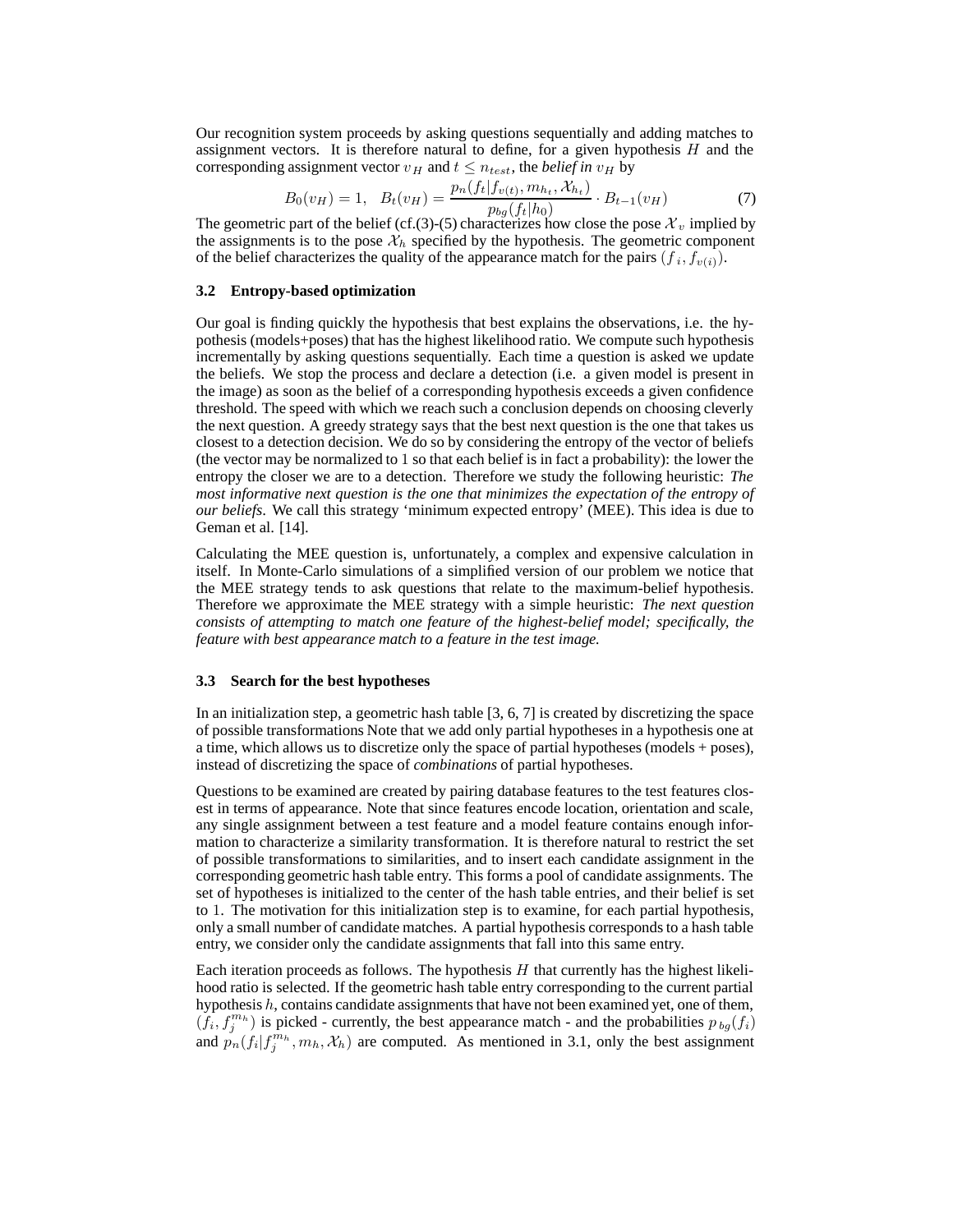

Figure 3: Results from our algorithm in various situations (viewpoint change can be seen in Fig.6). Each row shows the best hypothesis in terms of belief. a) Occlusion b) Change of scale.



Figure 4: ROC curves for both experiments. The performance improvement from our probabilistic formulation is particularly significant when a low false alarm rate is desired. The threshold used is the repeatability rate defined in [15]

vector is explored: if  $p_n(f_i|f_j^{m_h}, m_h, \mathcal{X}_h) > p_{bg}(f_i)$  the match is accepted and inserted in<br>the hypothesis. In the elternative, f, is considered a clutter detection and  $f_{m_h}^{m_h}$  is a missed the hypothesis. In the alternative,  $f_i$  is considered a clutter detection and  $f_j^{m_h}$  is a missed detection. The belief  $B(u_{xx})$  and the likelihood ratio  $I_p(H)$  are undeted using (7) detection. The belief  $B(v_H)$  and the likelihood ratio  $LR(H)$  are updated using (7).

After adding an assignment to a hypothesis, frame parameters  $\mathcal{X}_h$  are recomputed using least-squares optimization, based on all assignments currently associated to this hypothesis. This parameter estimation step provides a progressive refinement of the model pose parameters as assignments are added. Fig.2 illustrates this process.

The exploration of a partial hypothesis ends when no more candidate match is available in the hash table entry. We proceed with the next best partial hypothesis. The search ends when all test scene features have been matched or assigned to clutter.

# **4 Experimental results**

## **4.1 Experimental setting**

We tested our algorithm on two sets of images, containing respectively 49 and 161 model images, and 101 and 51 test images (sets  $PM - gaagets - 03$  and  $JP - 3Dobjects - 04$ available from http : //www.vision.caltech.edu/html – files/archive.html). Each model image contained a single object. Test images contained from zero (negative examples) to five objects, for a total of 178 objects in the first set, and 79 objects in the second set. A large fraction of each test image consists of background. The images were taken with no precautions relatively to lighting conditions or viewing angle.

The first set contains common kitchen items and objects of everyday use. The second set (Ponce Lab, UIUC) includes office pictures. The objects were always moved between model images and test images. The images of model objects used in the learning stage were downsampled to fit in a  $500 \times 500$  pixels box, the test images were downsampled to  $800 \times 800$  pixels. With these settings, the number of features generated by the features detector was of the order of 1000 per training image and 2000-4000 per test image.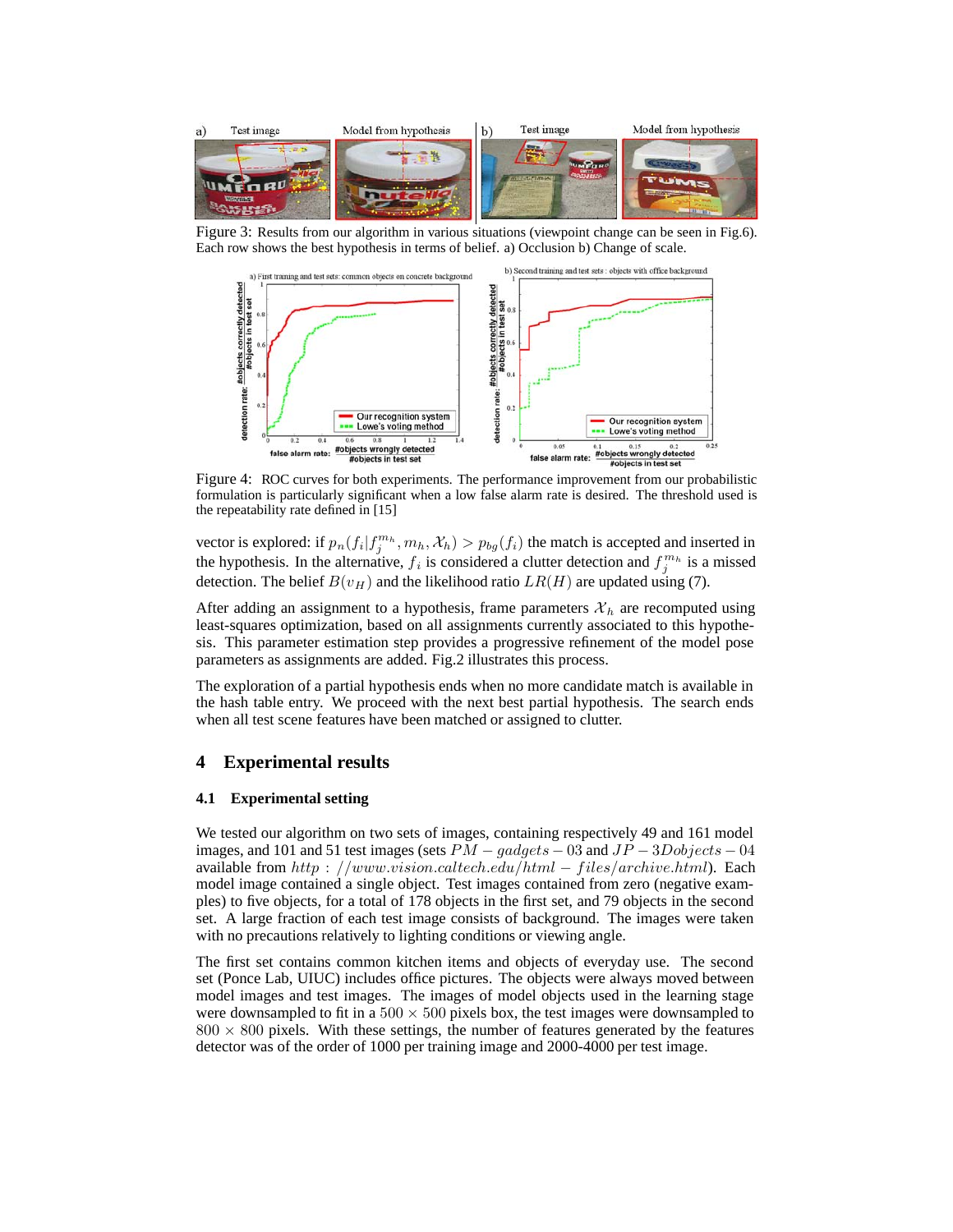

Figure 5: Behavior induced by clutter detections. A ground truth model was created by cutting a rectangle from the test image and adding noise. The recognition process is therefore expected to find a perfect match. The two rows show the best and second best model found by each algorithm (estimated frame position shown by the red box, features that found a match are shown in yellow).

## **4.2 Results**

Our probabilistic method was compared against Lowe's voting approach on both sets of images. We implemented Lowe's algorithm following the details provided in [3, 4]. Direct comparison of our approach to 'constellation' models [1, 2] is not possible as those require many training samples for each class in order to learn shape parameters, while our method learns from single examples. Recognition time for our unoptimized implementations was 10 seconds for Lowe's algorithm and 25 seconds for our probabilistic method on a 2.8GHz PC, both implementations used approximately 200MB of memory.

Both methods yielded similar detection rates for simple scenes. In challenging situations with multiple objects or textured clutter, our method performs a more systematic check on geometric consistency by updating likelihoods every time a match is added. Hypotheses starting with wrong matches due to clutter don't find further supporting matches, and are easily discarded by a threshold based on the number of matches. Conversely, Lowe's algorithm checks geometric consistency as a last step of the recognition process, but needs to allow for a large slop in the transformation parameters. Spurious matches induced by clutter detections may still be accepted, thus leading to the acceptance of incorrect hypotheses.

An example of this behavior is displayed in Fig.5: the test image consists of a picture of concrete. A rectangular patch was extracted from this image, noise was added to this patch, and it was inserted in the database as a new model. With our algorithm, the best hypothesis found the correct match with the patch of concrete, its best contender doesn't succeed in collecting more than one correspondence and is discarded. In Lowe's case, other models manage to accumulate a high number of correspondences induced by texture matches among clutter detections. Although the first correspondence concerns the correct model, it contains wrong matches. Moreover, the model displayed in the second row leads to a false alarm supported by many matches.

Fig.4 displays receiver-operating curves (ROC) for both tests sets, obtained for our probabilistic system and Lowe's method. Both curves confirm that our probabilistic interpretation leads to less false alarms than Lowe's method for a same detection rate.

# **5 Conclusion**

We have proposed an object recognition method that combines the benefits of a set of rich features with those of a probabilistic model of features positions and appearance. The use of large number of features brings robustness with respect to occlusions and clutter. The probabilistic model verifies the validity of candidate hypotheses in terms of appearance and geometric configuration. Our system improves upon a state-of-the art recognition method based on strict feature matching. In particular, the rate of false alarms in the presence